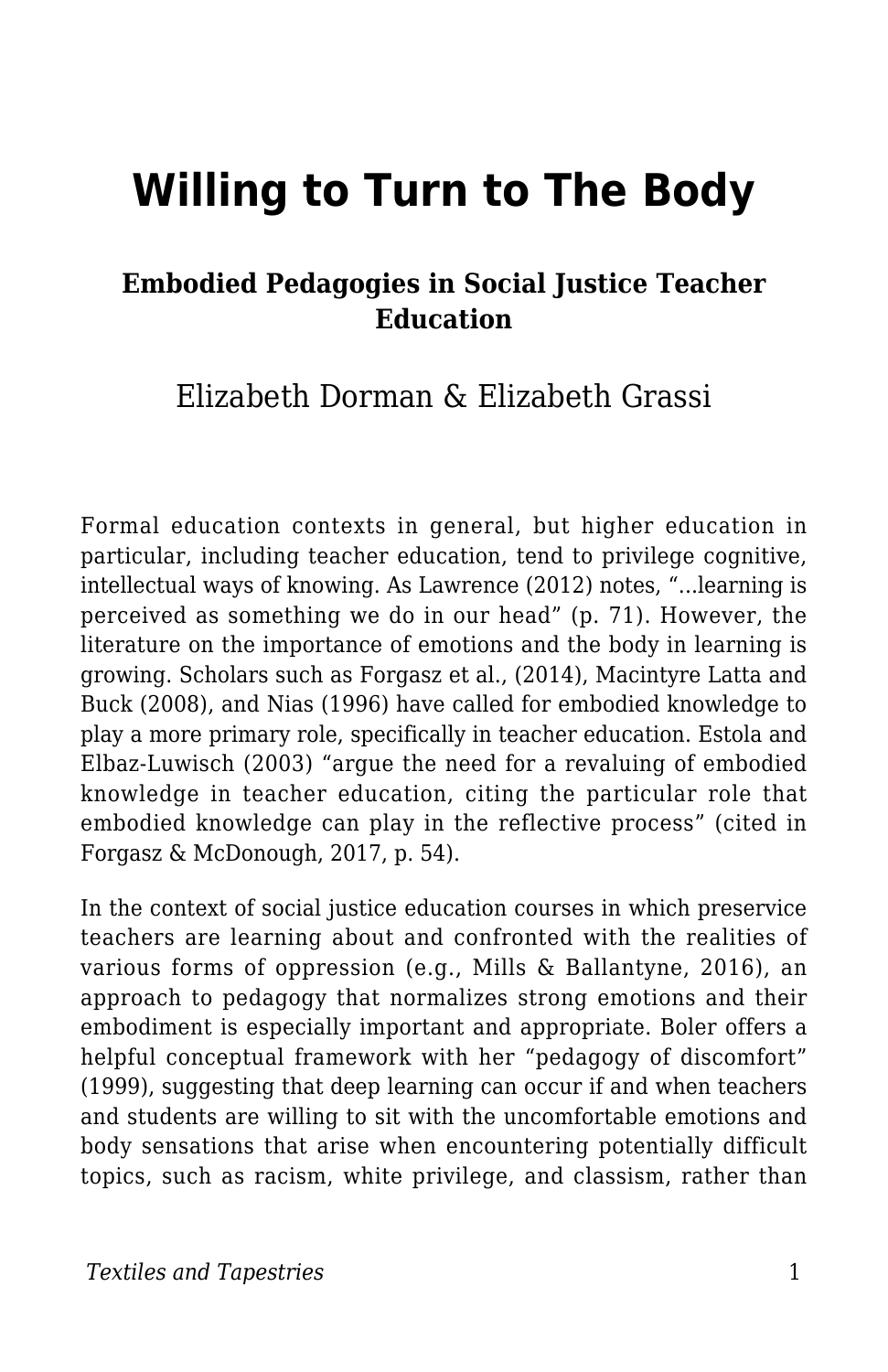turning away in fear and/or getting hijacked by intellectualizing. These ideas are corroborated by Matias and Mackey (2016), who argue,

Teachers who experience an emotional-based curriculum and pedagogy focused on deconstructing their own emotionality move beyond discomfort, guilt, sadness, defensiveness, anger. Without doing so, they can easily revert to whiteness and thus reinforce the racist educational system. In the end, a teacher must develop emotional fortitude in antiracist teaching, for how can one commit to racial justice if she or he cannot withstand the emotional burden of being antiracist her or himself? (p. 48)

Embodied pedagogy in social justice courses is a promising approach to helping preservice teachers develop this "emotional fortitude" for anti-oppression teaching. However, students and professors alike need to be "willing to be disturbed," as Wheatley discusses in her 2002 essay. We often learn more when we confront the uncomfortable.

Furthermore, Blackwell's (2019) words help elucidate the importance of embodied learning in social justice contexts:

It's easy to bypass what our bodies know. We've been conditioned to stuff down uncomfortable feelings or simply toss them away so that we might "get along" in a society that does not regard our capacity to *feel* as wisdom. This disconnection from the body allows us ostensibly to work towards racial justice while at the same time ignoring these *isms* as they show up in our relationships, lives, and world. (p. 15)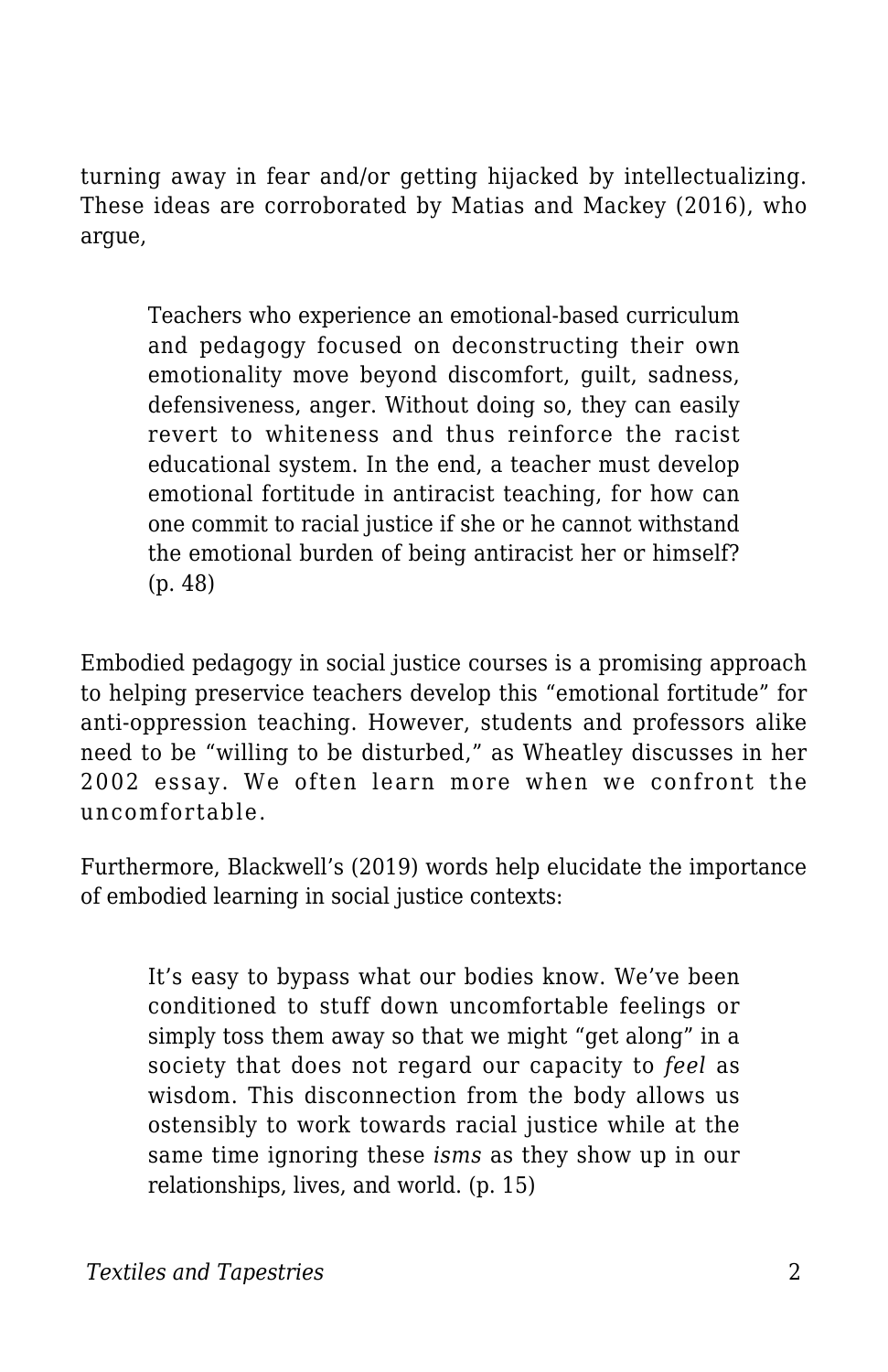Berila's (2016) mindful anti-oppression pedagogy framework stresses the necessity of an embodied approach to social justice education, one that extends studying oppression at a conceptual level. Berila refers to somatic expert Levine's (2010) description of embodiment as a required component for "effectively transform[ing] both ourselves and the larger collective" (2016, p. 33):

Embodiment is about gaining, through the vehicle of awareness, the capacity to feel the ambient physical sensations of unfettered energy and aliveness as they pulse through our bodies. It is here that mind and body, thought and feeling, psyche and spirit, are held together, welded in an undifferentiated unity of experience. (p. 279, emphasis in Levine original)

Embodiment offers a path for preservice teachers to pay attention to and integrate one's reactions at the levels of body, heart, and mind so they can respond from a place of groundedness and nonreactivity to unanticipated, unfamiliar, and often uncomfortable situations and course content.

This chapter responds to Forgasz and McDonough's (2017) call for teacher educators to "experiment with embodied pedagogies, to research their experimentation and to share their learning about embodied approaches through self-study" (p. 65). We—two white, female, experienced social justice teacher educators—have been attempting to broaden the experience of social justice teaching and learning beyond the cognitive. We deliberately infuse our courses with emotionally provocative content and intend to create a more fully embodied social justice pedagogy to help preservice teachers learn to respond to emotions in a more helpful way, and therefore be able to serve their own diverse students from a more balanced, authentic perspective.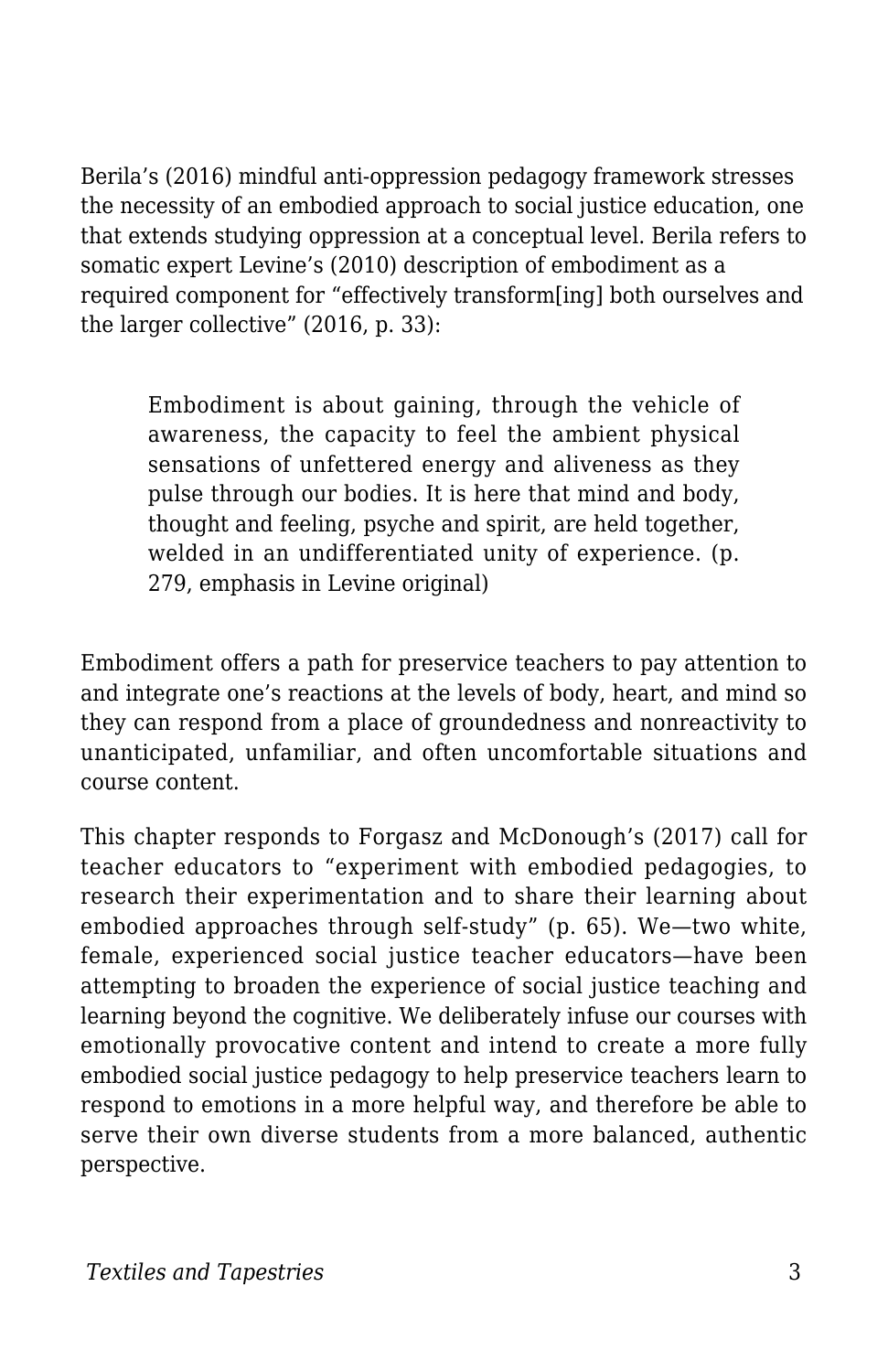This approach is challenging for us, because as female academics, we have been trained to cultivate and rely upon our minds, and we work in higher education institutions that privilege intellectual ways of knowing. However, our extensive training and experiences in contemplative practices and pedagogy (Barbezat & Bush, 2014) have helped us learn to balance our intellectual efforts with a more emotional, embodied approach to our practice in general, but particularly in our diversity courses. These contemplative practices include but are not limited to meditation, silence, close reading, mindful movement, journaling, and mindful dialogue.

# **Aims/Objectives**

#### *Research Question*

How do we attempt to use embodied pedagogies, blending the emotional with the cognitive, in social justice education courses for prospective teachers?

## **Methods**

This chapter reflects self-study elements codified by LaBoskey (2004): self-initiated, improvement aimed, interactive, multiple qualitative methods, and trustworthiness through the collaborative process of reflective conversation and analysis over time. Data were collected from multiple years of diversity courses in our U.S. teacher education programs and included teacher artifacts such as assignments, lesson plans, and reflective journals; student work and responses to specific embodied pedagogical practices; and a year of critical friends discussions.

This study represents a critical collaborative inquiry in which we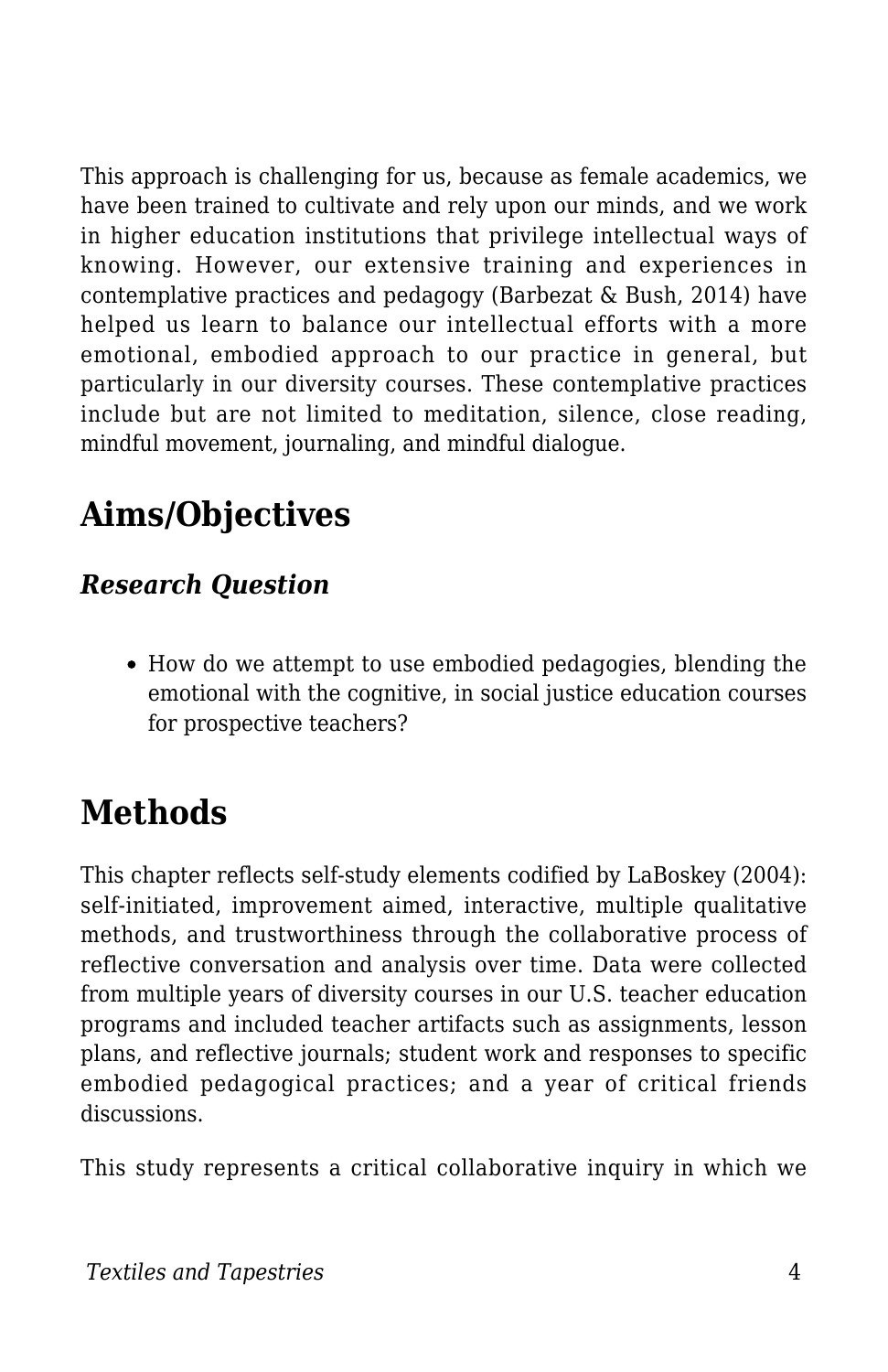"provoke new ideas and interpretations, question the researcher's assumptions, and participate in open, honest, and constructive feedback" with one another (Samaras, 2011, p. 75). Because of our long-term relationship, and our respective use of contemplative practices, we were able to stay embodied as we provided each other with constructive feedback and asked challenging questions about the data sources we were analyzing. We applied this framework to collaborative qualitative analysis in these steps:

- 1. Identified and discussed pedagogical elements that appeared to reflect embodied learning and began to organize them into themes.
- 2. Read, referred back to the literature on embodied pedagogy in a cycle of developing understanding as we compared the identified examples from our practice to the literature's discussion.
- 3. Read, reread through the identified pedagogical examples to clarify more fine-grained themes and codes (Spindler & Spindler, 1997; Spradley, 1980), looking for strengths and areas for growth in our approaches.
- 4. Selected representative examples of our attempts to implement embodied pedagogies.

### **Findings**

The analysis revealed three main categories of embodied pedagogies for social justice education which are illustrated below with examples: 1) experiential learning; 2) concrete examples of moving beyond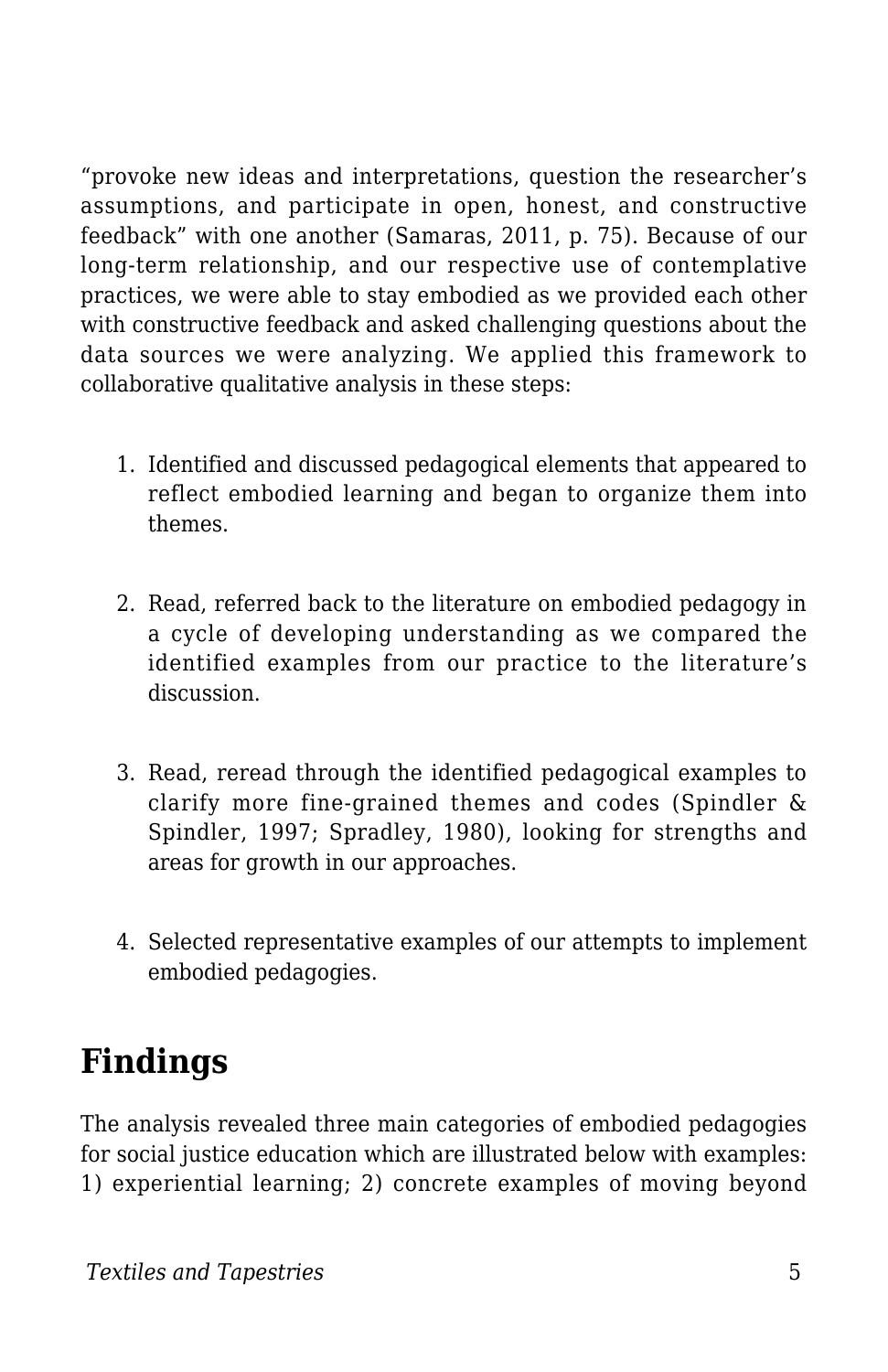cognitive reflection to more embodied learning; 3) normalizing and encouraging emotional expression and turning to the body as a source of understanding, knowing, and deep self-awareness.

#### *Experiential Learning*

It is difficult to practice embodied learning while engaged with readings and theory alone. Experiential, active learning is one form of embodied pedagogy that allows prospective educators to use their bodies as a site for developing understanding. Both authors implement this approach in their diversity courses, but as one example, we focus on Grassi's approach here.

Preservice teachers need experiences that touch them deeply in order to engage in the practice of "sitting with the difficult," and "embodying emotions." Regular field placements in schools are helpful, but preservice teachers do not "own" the experience; they enter a mentor's classroom and only have as much interaction with students as the mentor permits. Students need an experience that will mimic the chaos, frustration, joy, and deep emotions that teachers experience in their own classrooms.

Grassi, in collaboration with others, developed an experiential program called "Spanish-English Exchange Program" (SEEP) for preservice teachers (Grassi & Castro, 2011; Grassi & Armon, 2015). For one semester, preservice teachers visit immigrant families in the neighborhood once a week. The families determine the length and activities of each visit.

But Grassi's preservice teachers, who come with a perspective of providing "service," are discombobulated by this program. The host families (who are traditionally viewed as "people in need" by white affluent students) are placed in positions of power: the families are offered stipends to teach the students about their culture, their languages, and the challenges they face as immigrants to the U.S. The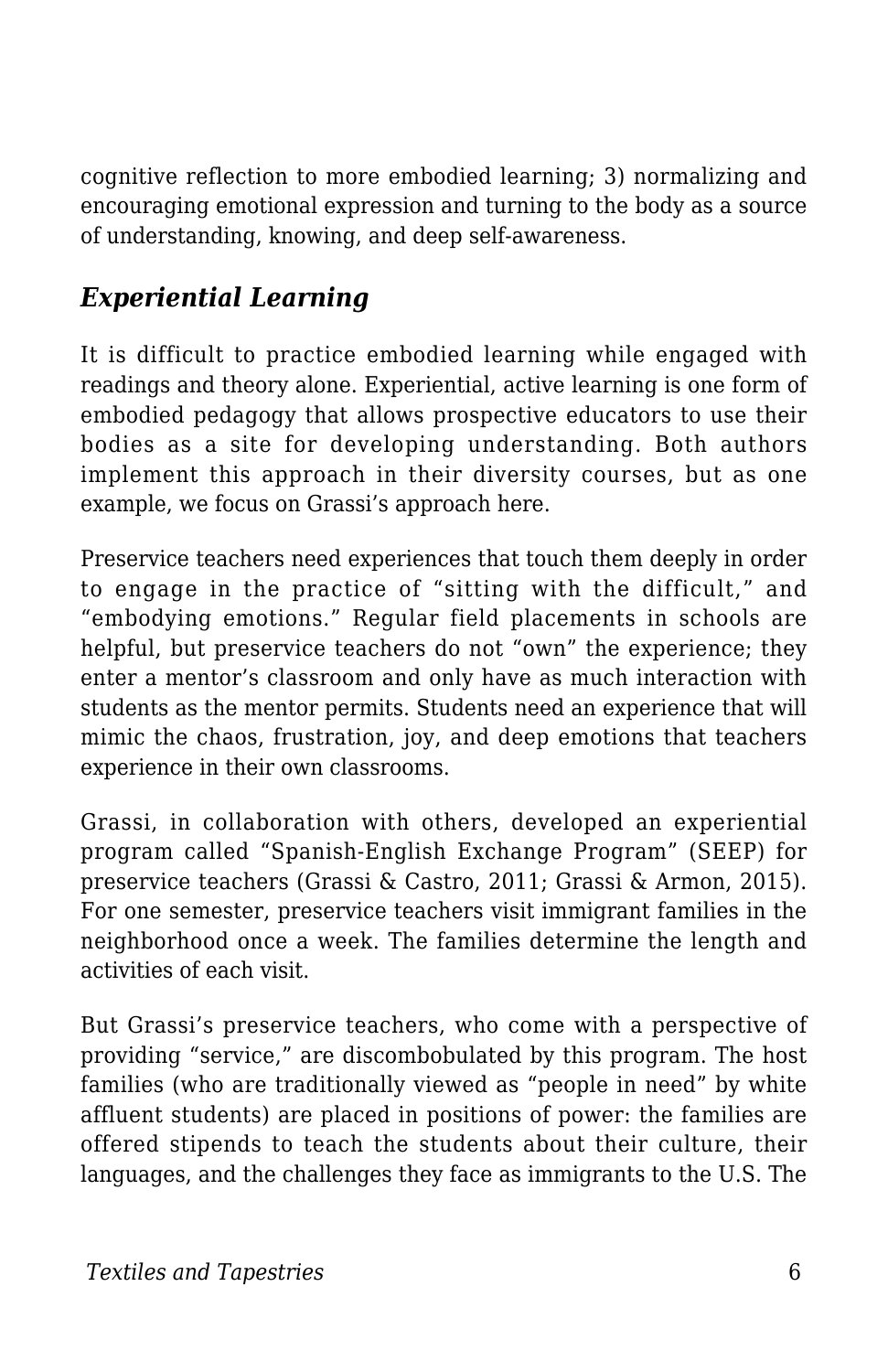preservice teachers enter the families to not only help in any way needed, but to learn, to experience a culture and a language other than their own, to develop a relationship with the "other" where the student is not in power, and to discover the barriers immigrants face to academic success. While this places a burden on the families to "educate" our students, we still find that this is a powerful learning experience for preservice teachers. Thus, this creates a dilemma that we who developed SEEP need to examine.

#### *Concrete Examples of Moving Beyond Cognitive Reflection to More Embodied Learning*

As we analyzed pedagogical examples and student work from our diversity classes, it became clear how conditioned we are as academics to focus on cognitive ways of knowing and to cultivate that in our students. In an effort to infuse more embodiment into our pedagogical approaches, drawing from our backgrounds with contemplative practices, we both have been explicitly revising various prompts, questions, and learning activities to cultivate students' embodied self-awareness and expression of emotion.

Dorman realized through collaborative analysis, for example, that many of the prompts she designed for various assignments in social justice education courses asked students to describe their thinking, mental understanding, or occasionally to name their feelings, but without an embodied component. Now, for much of the emotionally provocative content she introduces, such as civil rights lawyer Bryan Stevenson's powerful "Confronting Injustice" SXSW video talk (2015), she deliberately asks students to pay attention simultaneously to the audio/visual input and to their own responses to the content. Importantly, before engaging with content, the students and professor take a few moments to center themselves with a short mindfulness exercise such as a body scan, breathing meditation, or lovingkindness so that their hearts are open and their bodies are prepared to feel. While watching the media, using a graphic organizer, students track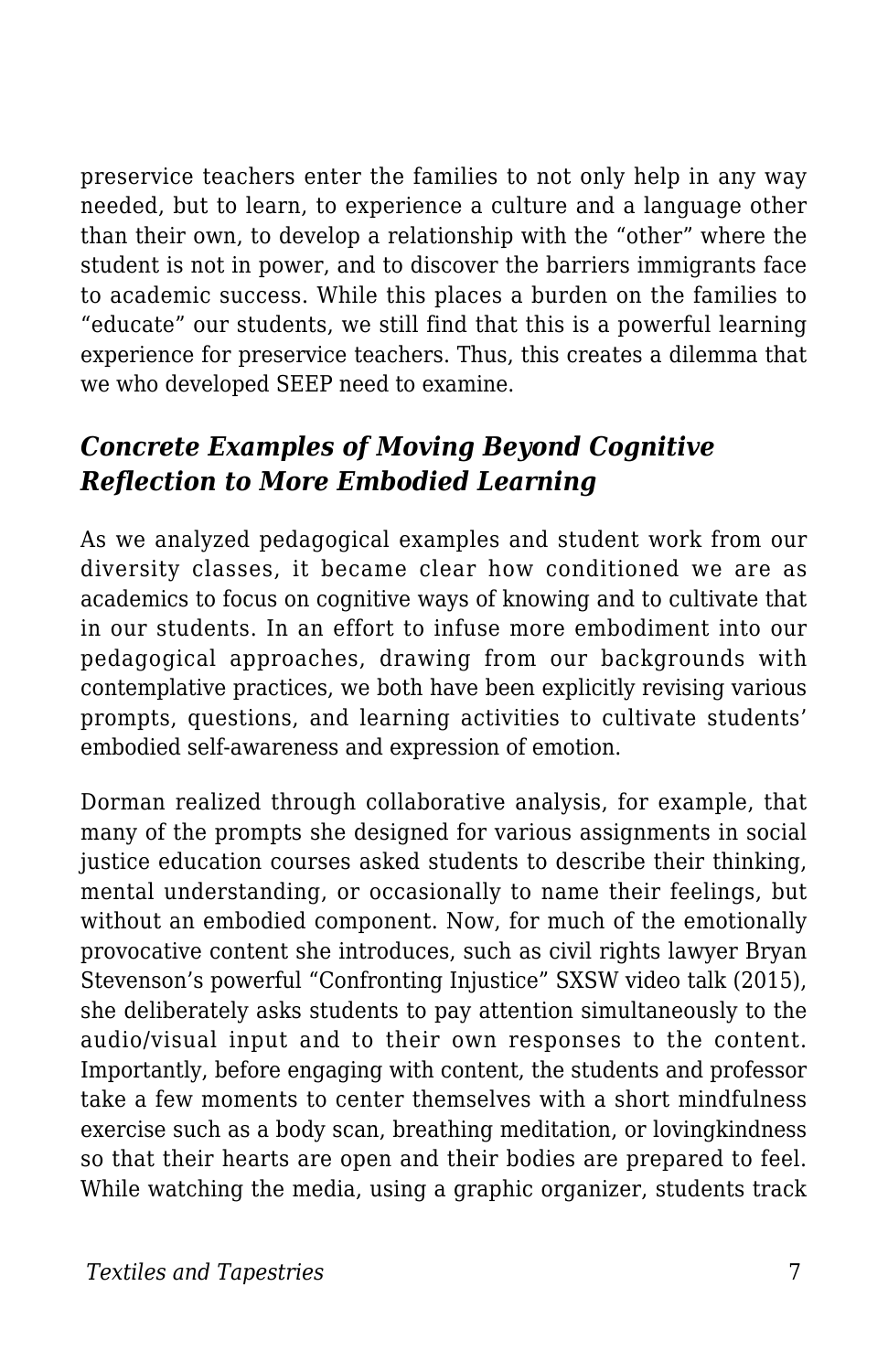and are asked to describe specifically, "What responses or reactions do you notice in your body? What emotions or feelings do you notice? What thoughts do you notice?" This is followed by a collaborative sharing activity which tends to generate a lot of tears as students share what came up for them. Motivated by Stevenson's powerful ideas, each person takes turns going around the room, committing orally to taking a specific action against injustice as they are witnessed by their classmates and professor.

For Grassi, in the context of the SEEP program, reflective discussions and papers provided an opportunity to move from a traditional stance toward reflection to an embodied approach to learning. Grassi relied for years on traditional reflection techniques: papers, in-depth class, and small group discussions around critical questions. Classroom discussions focused around the experience with the families, what students learned, and how this learning informed their future teaching. The class discussed on the intellectual level, without ever taking a pause to discuss what students felt by participating in this program.

Yet, Grassi had developed the program specifically to evoke strong emotions. She noticed that some students attempted to bring emotions to the class and written reflections. Students would express distress such as, "Why would people let this happen to the family?" "How can people not see what these families go through?" (Grassi & Bair, 2018). Students would also express emotions around their own fears and anxiety: "I was so nervous l bit off all my fingernails." "I didn't know what to do, do I help the mom, do I stay seated? So I sat there stupidly." And the class would nod in agreement. Grassi assumed this was reflection enough, and she encouraged the class to move toward action: How can we improve the situation? What strategies can we incorporate in our classrooms to assist families?

As Grassi expresses, "I did not bring feelings into the discussion; I did not allow for expression of distress when family members lost jobs or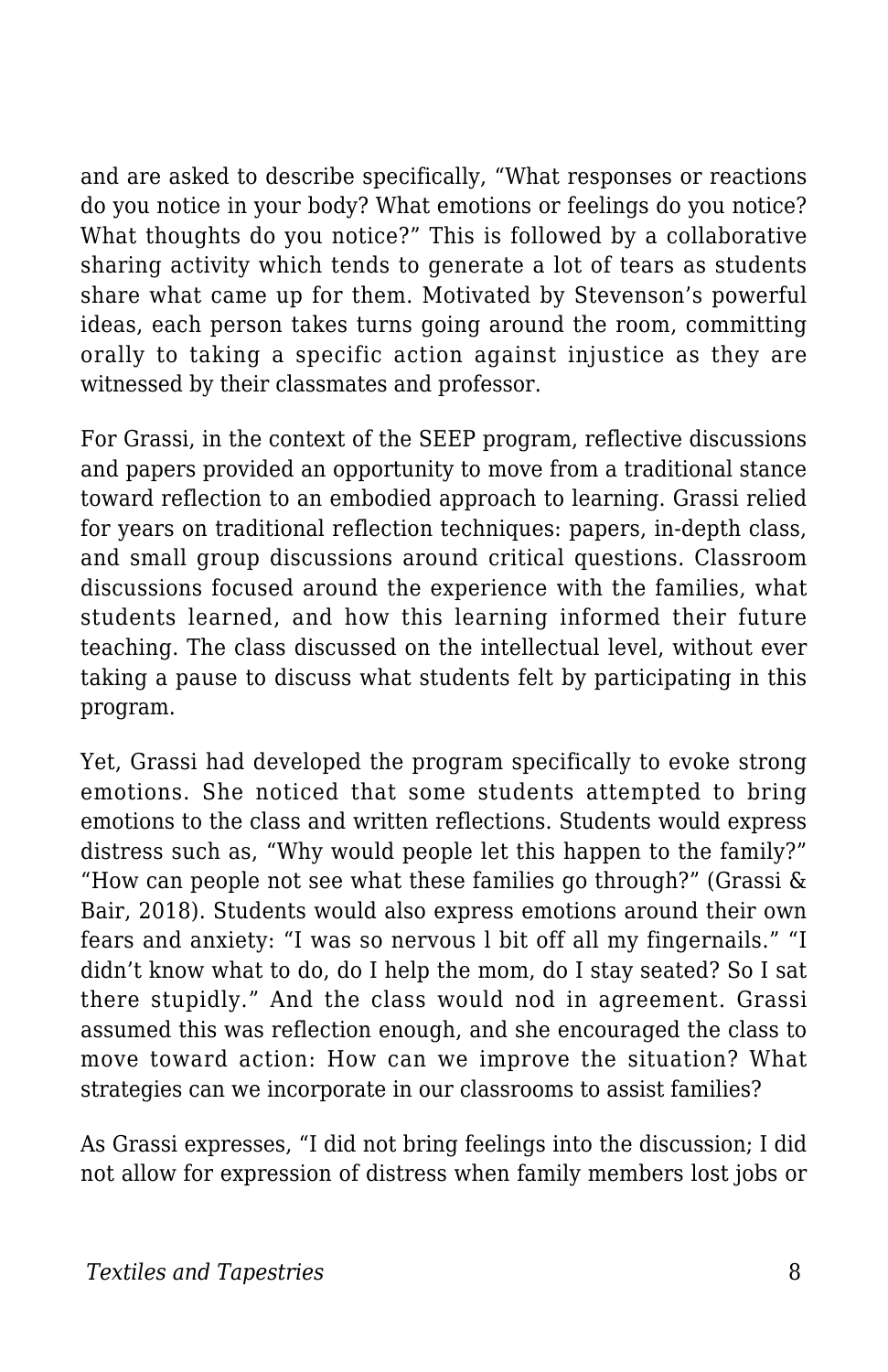were sick; I did not allow feelings of frustration when students tried to negotiate in a language and culture other than their own. My classes left no space for students to *feel* the deep emotions associated with developing a relationship with their host family. I celebrated any connections students could make to theory and limited any expression of feeling. She writes, "I was preparing high-quality teachers who were well-versed in inclusive strategies and justice education, who were willing and able to compassionately engage with students, but were unable to stop, feel, and engage with themselves" (Grassi & Bair, 2018, p. 85). The class had to move beyond thinking about emotions to feeling emotions within their bodies, understanding them, and befriending them.

To encourage embodied reflection, moving beyond the cognitive, Grassi and Dorman use specific contemplative pedagogies: body scan meditations; feeling pauses, and lectio divina.

*Body Scan Meditation.* It is one thing to request students "feel their bodies and the emotions within;" it is quite another for students to be able to engage in this practice. To help students progress to a feeling state, Grassi and Dorman start some classes with a body scan. We notice the various parts of our body, without the need to judge or change anything. As we progress in our noticing, we also bring awareness to thoughts and/or emotions connected to certain parts of our bodies. We label them (sadness, fear, anxiety, happiness), and let them be, sitting with them regardless of how pleasant or unpleasant they are. We do not try to fix anything; we just notice at the start of every day. This exercise gets the students in their bodies, grounded, and ready to interact with the course content and feel any emotions associated.

*Feeling Pauses.* During class discussions and reflections, we pause, to notice where and what we feel in our body as we describe and reflect on course content. We leave discussion space for the validation of feelings underneath the experience. When discussing the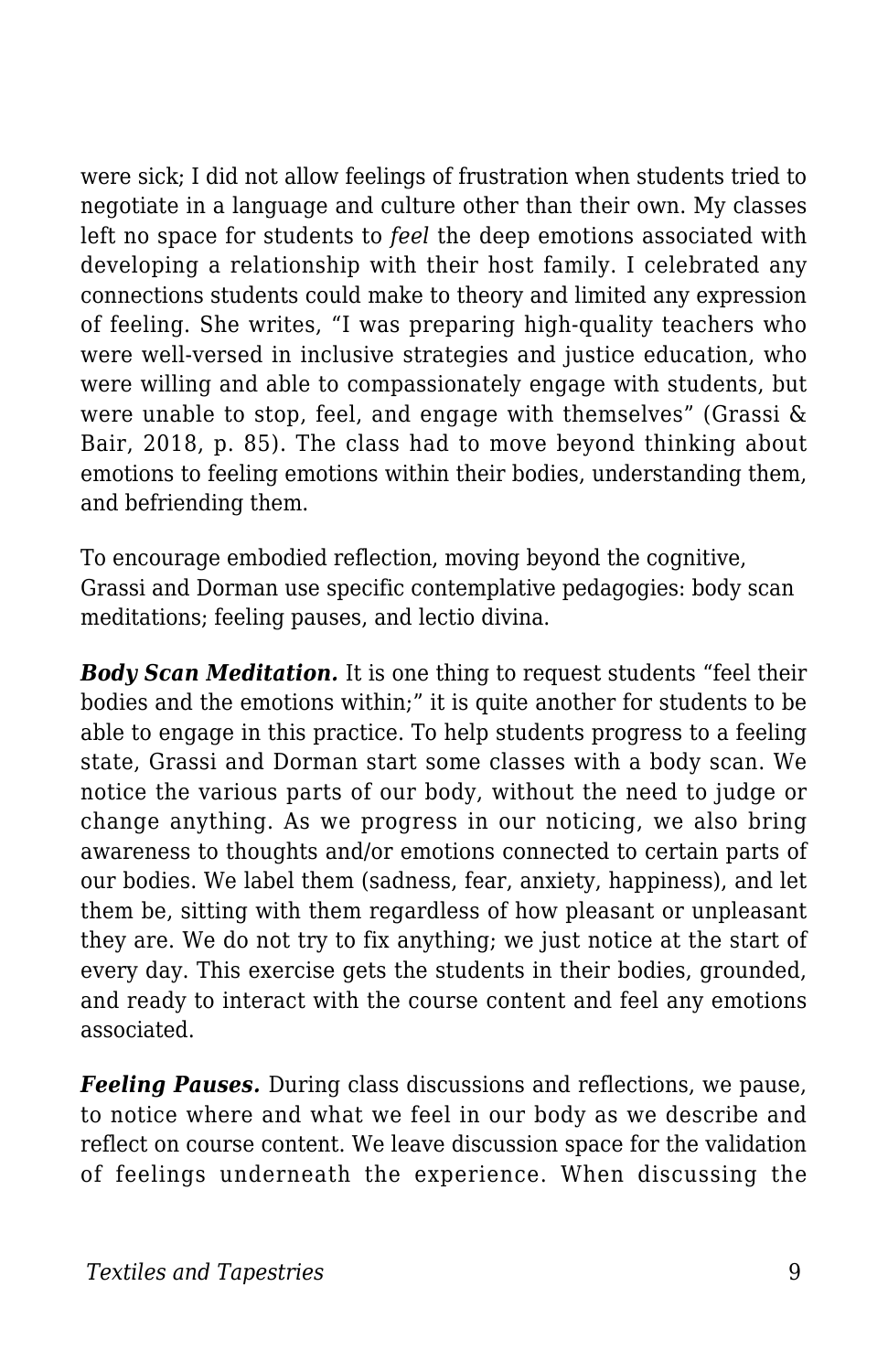experience, if students are too heady, we have learned to pause, articulate what is happening in our body and with our emotions in response to the student's description, and ask the class to engage in the same. As we practice, students become more and more accustomed to not only describing the situation but articulating the emotions behind their experience of the situation. When talking about the SEEP program, what previously looked like, "The father lost his job and now the family has no steady income," has become, "I feel so sad and so hopeless. The father lost his job and now the family has no steady income. I feel distressed that I cannot help. I feel sad for this family." We do not ask students to change their emotions. We do not try to "fix" the situation; we simply feel the emotions behind the situation and sit with the discomfort. In this manner, students learn to feel first before they respond, rather than react quickly to emotions they cannot even recognize. Each time we feel, and sit with the feeling, we better understand how to respond in a caring, compassionate manner.

*Lectio Divina.* We both implement *lectio divina*, which translates as "sacred, divine reading" (Oliver et al., 2018). *Lectio divina* traditionally involves four steps: *lectio* (reading), *meditatio* (reflection), *oratio* (response), *contemplatio* (rest). We take liberty with these steps, going beyond written texts and responses, inviting students to make meaning of the text by turning inwards and listening deeply to their bodies and hearts.

In the *meditatio* step, we emphasize *feeling* the words, opening oneself to hearing what the words are saying. In the *oratio* step, students are invited to express in multimodal ways how they are responding emotionally to the text. Students may express themselves in writing, but many choose instead to draw or physically move in some way. Students are encouraged to reflect not only on what aspect of course readings spoke to them but also to relate texts to previous course content. The *contemplatio* step is a receptive process described by Dalton (2018) as returning "to stillness, integrating the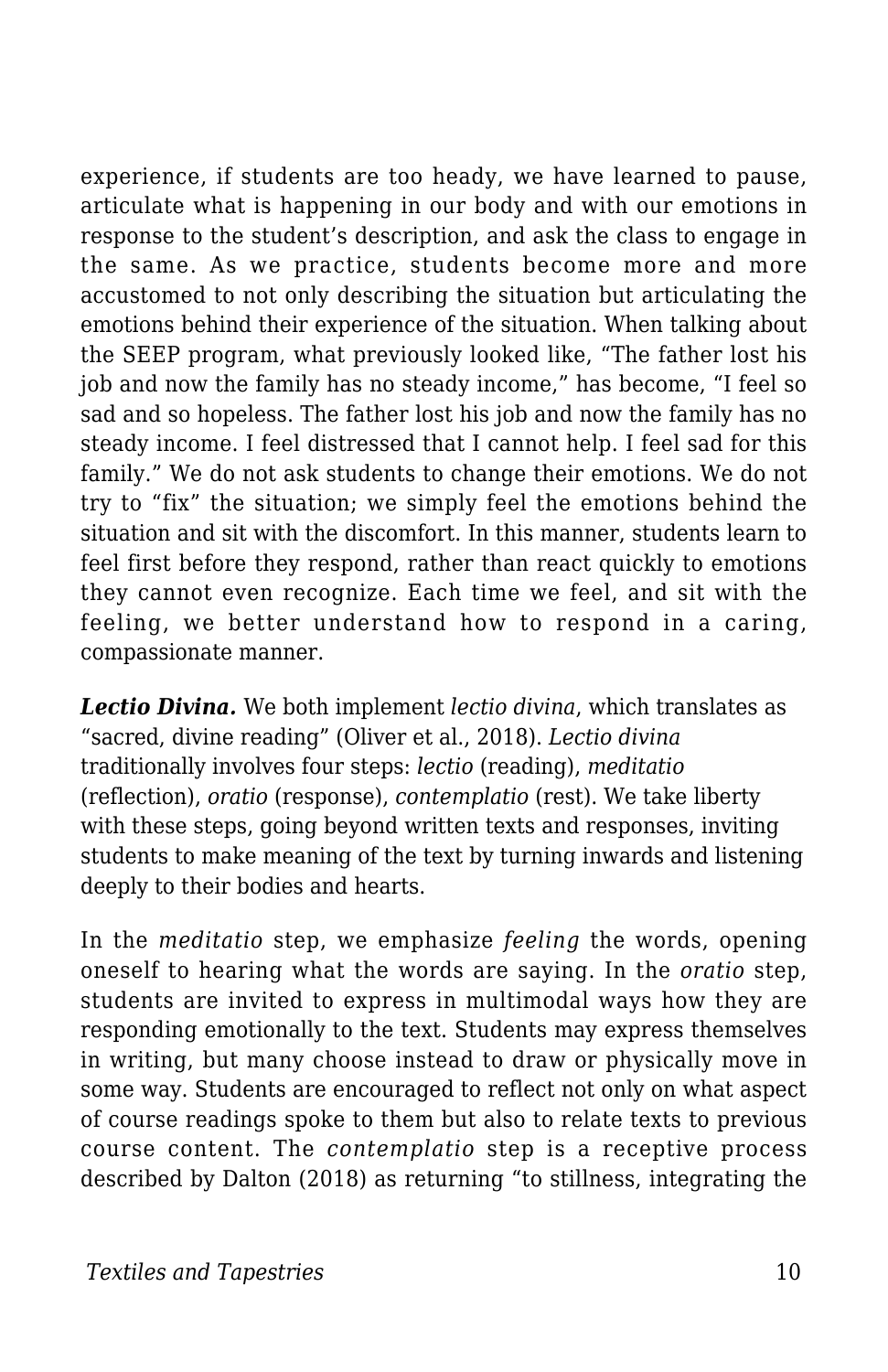experience more deeply and allowing both the words and the images to touch the deepest parts" of ourselves, creating transformation from within (p. 20).

Lectio divina allows students to not only respond emotionally and through their bodies to the assigned text, but also they readily bring that emotion to broader field study contexts. What used to be a theoretical discussion has now developed into a more balanced understanding that draws from theory but also acknowledges the embodied feelings evoked by the theory, applied to real-life situations.

#### *Normalizing and Encouraging Emotional Expression and Turning to the Body as a Source of Understanding, Knowing, and Deep Self-Awareness*

Through experiential practice and analysis, it has become clear to us that in order to implement embodied pedagogies in social justice education courses with any effectiveness at all, we need to normalize and encourage emotional expression, and the practice of turning to the body as an epistemological site (Gustafson, 1999). In doing so, we are counteracting the traditional, cognitive views of teaching and learning embraced by academia, into which we are and our students have been socialized. This requires us to be willing to be vulnerable and willing to feel and express emotions in front of our students, even when this is uncomfortable.

Dorman has been incorporating *The Five Dimensions of Engaged Teaching* (Weaver & Wilding, 2013) as a contemplative framework for developing these skills and dispositions. The dimensions are: be present, engage the self-observer, cultivate an open heart, develop emotional capacity, and establish respectful boundaries. These dimensions have become touchstones for students and me as the professor to develop self-awareness and social, emotional, cultural competence (Stevenson & Markowitz, 2019) as we engage in conversations around race, racism, white privilege, and other social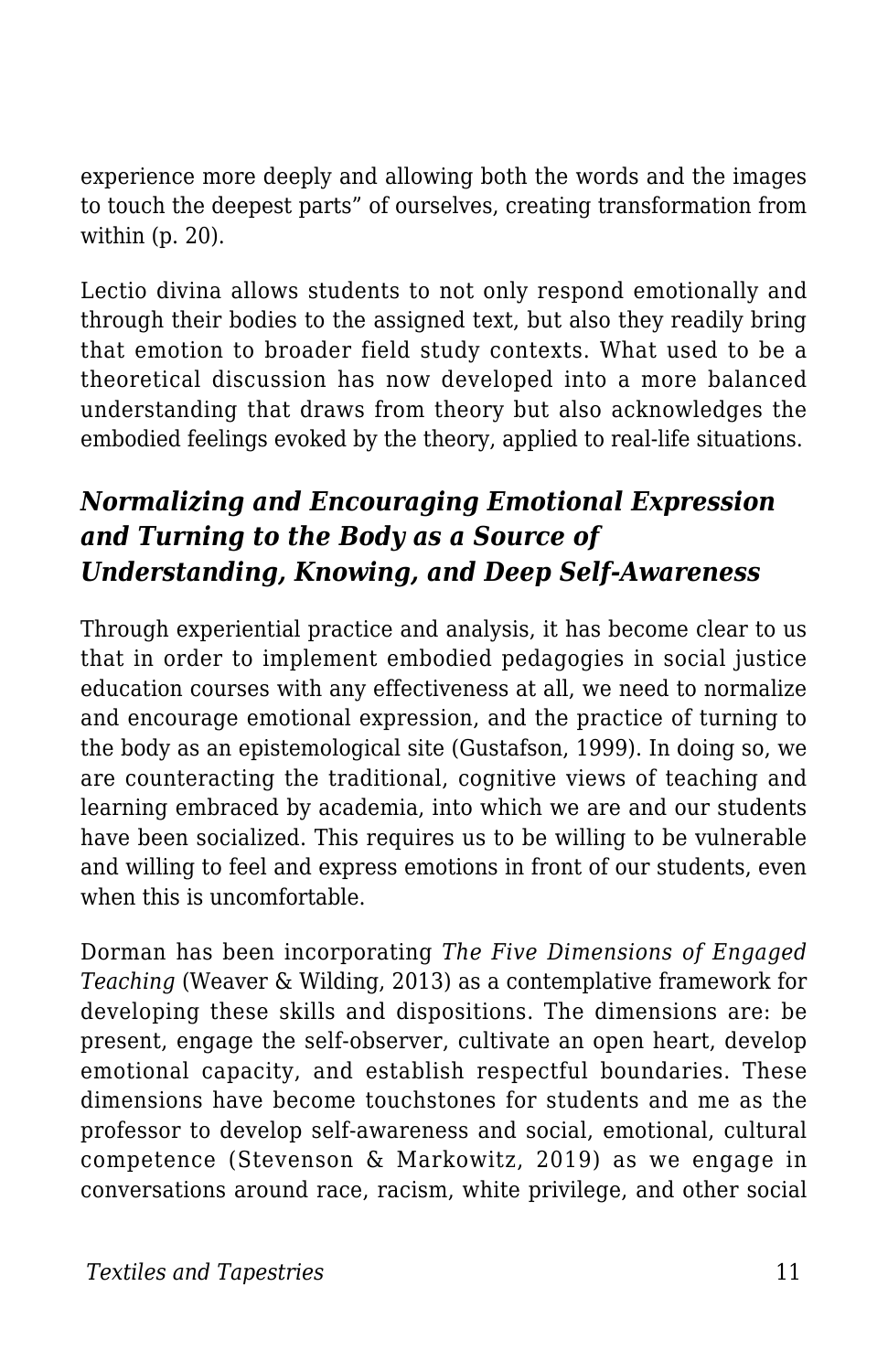justice topics. These dimensions have become part of the daily language in our classroom.

These dimensions have also been a powerful framework for modeling to students being vulnerable and human and turning to the body for wisdom and solace. For example, one day before class, a student told me (Dorman) some distressing news about a personal tragedy. It triggered deep compassion and pain in me because I shared a similar past experience. Just as class was supposed to begin, I could feel my stomach, chest, and throat tighten with sadness and impending tears. I opened my mouth to speak, but no words emerged. I quickly assigned students a partner activity, and I fled to an adjacent, private room, where I burst into tears and sobbed for a few minutes, my body shaking, then did deep belly breathing to soothe my nervous system.

When I had calmed myself down enough to be able to function and teach, I went back into the classroom. I took a deep breath, feeling the familiar tingling in my torso that signified feeling vulnerable, and shared, "See? *The Five Dimensions* are a real thing. They are not just a theoretical framework." Without going into details of the personal situation, I briefly explained how I had engaged the self-observer and present moment awareness to recognize that I was triggered, and needed some time to let the emotions course through my body in sobs before being able to resume teaching. We talked about how they, too, could use the five dimensions to turn towards embodied feelings when encountering difficult emotions, in the course of their lives.

In Grassi's SEEP program, as a result of the contemplative activities described previously, the students (and the professor) are often brought to deep emotional states when discussing the family experience and the readings. But by practicing contemplative activities during the class, these emotions become a normal part of the discussion. I (Grassi) have found that as the professor, I am no longer embarrassed if I am overcome by emotion in front of the class. My classroom holds all emotions, and we practice just noticing and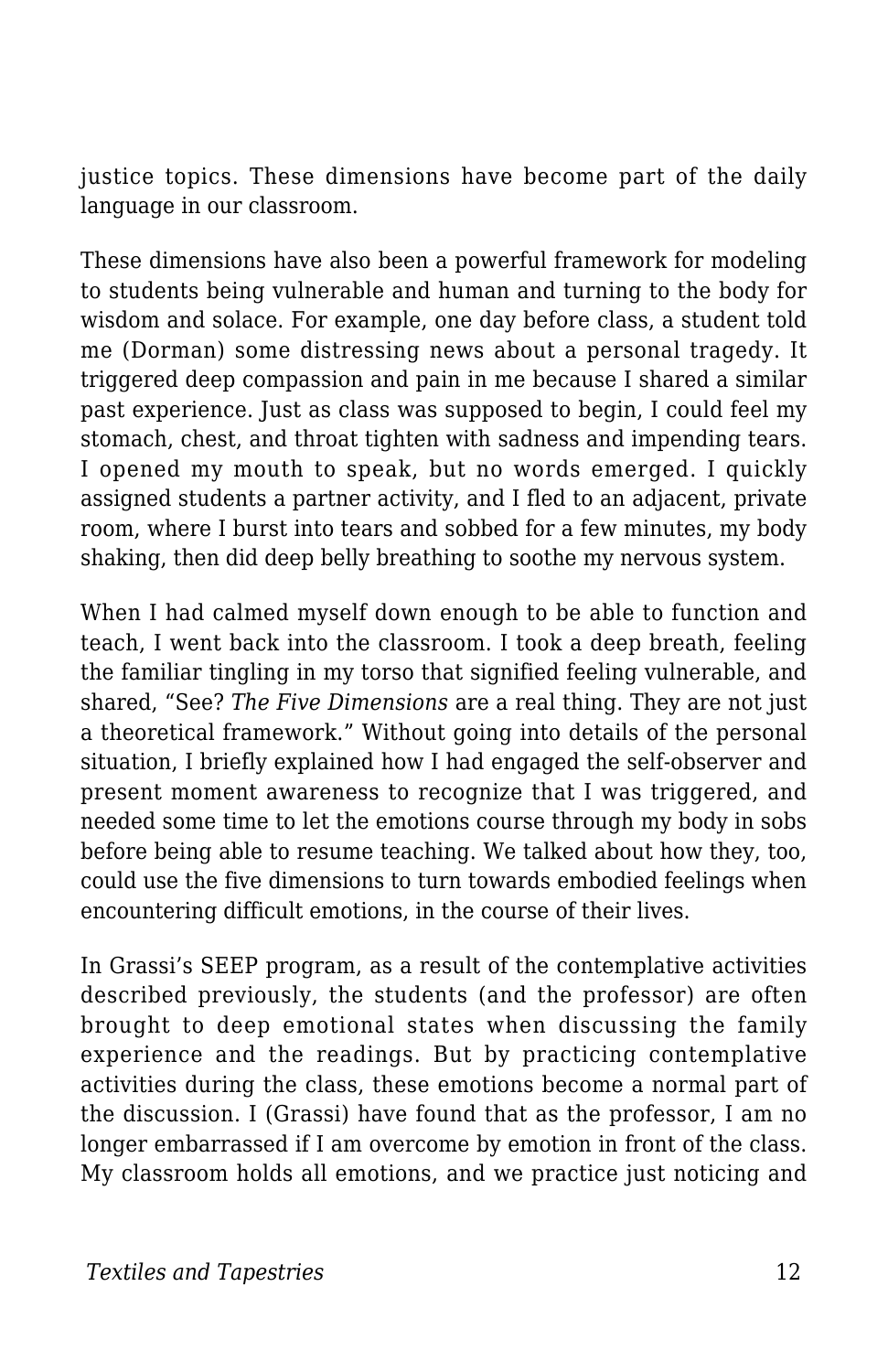sitting with the discomfort.

Recently, a preservice teacher in one of our classes shared their own painful story of immigration and pointed to their body as they spoke, "I felt it here [pointing to their stomach], not here [pointing to their heart], if you know what I mean." Students, who had practiced feeling in their bodies, nodded in agreement and understanding. We have also found that our preservice teachers have learned to sit, listen to their bodies, and listen to and feel the people they work with first, before jumping to an action—an action that is most often decided by students who are positioned as the privileged, knowledgeable college student. Our students consider their own feelings and the feelings of others as valid experiences to be taken into account in any decisions. This translates well to the classroom; teachers who take into consideration the perspectives and feelings of their students make classroom management and curricular decisions that are caring, compassionate, and meaningful.

Some of the most powerful "action" our preservice teachers take in the teaching field is "non-action." For example, when a preservice teacher encountered a newcomer student in their field placement and recognized the distress the student felt with the new culture, new classroom rules, and the inability to communicate, the preservice teacher just sat with the student without attempting to fix anything. Unable to communicate with the student in words, the preservice teacher communicated through their presence and by listening deeply to the student (whether they understood or not). We find that preservice teachers apply the contemplative practices offered in the college class in their clinical placement classrooms, just being with P-12 students and giving the gift of presence, regardless of the situation and emotions.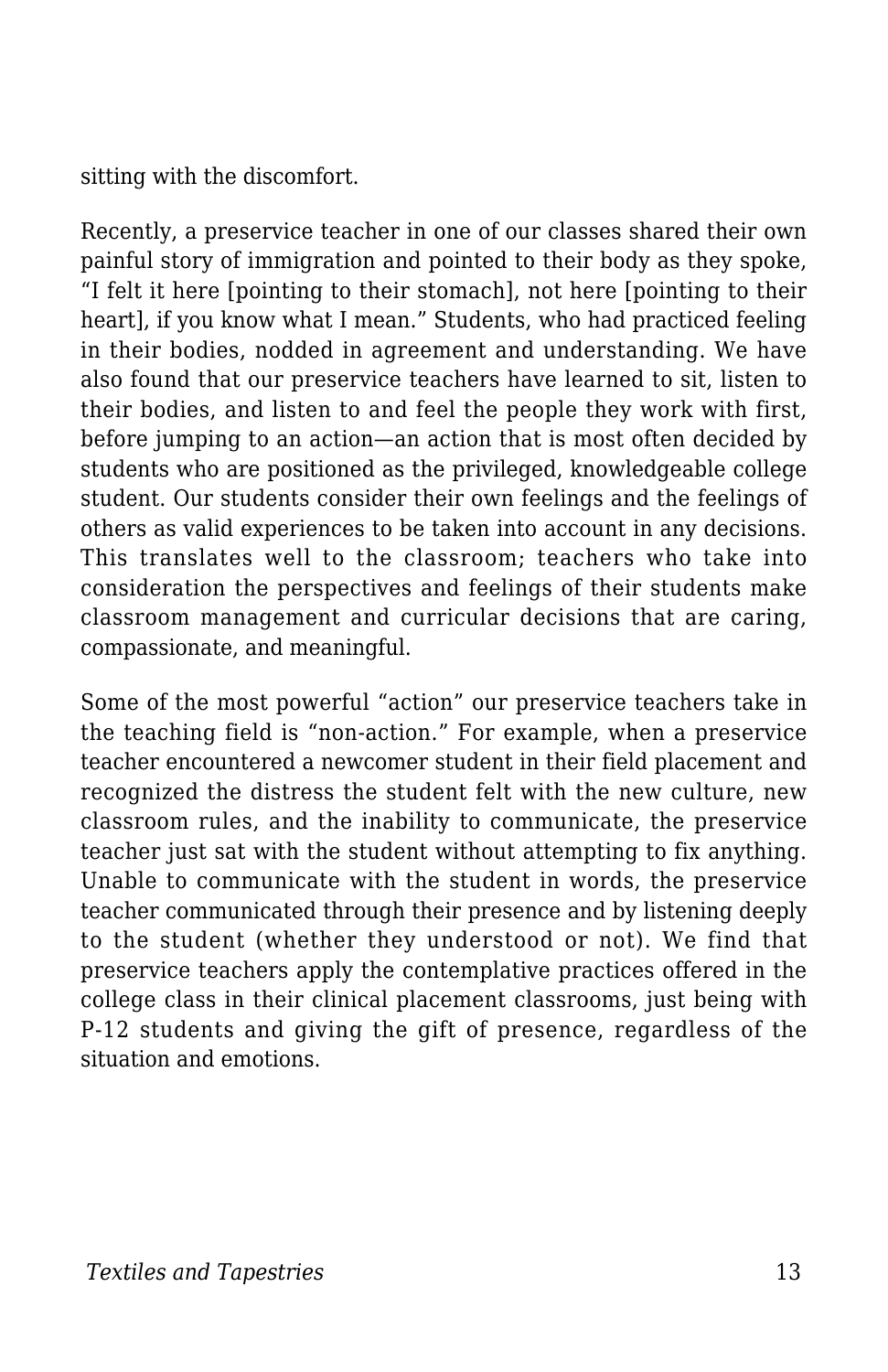## **Final Reflections**

These findings illustrate some of our attempts to enact embodied pedagogies in which learners "use their body as an instrument for developing understanding, knowledge, and wisdom" (Gustafson, 1999, p. 268). We have made strides in our approach but still need to grow so that preservice teachers are equipped with the "emotional fortitude" and embodied skills for antiracist teaching as they step into their own diverse classrooms.

The primary challenge we have encountered in attempting to implement embodied pedagogies is that we are conditioned to default to the cognitive and intellectual rather than the emotional and embodied, due to our training and conditioning as white, female academics. Our cognitive, intellectual training as academics continuously battles with our training in contemplative, embodied pedagogy.

Our default mode (and that of our students) tends to be cognitive representation, even when trying to articulate orally or in writing what an experience of embodied awareness was like. Sometimes, language is just not sufficient and accurate enough to represent or describe embodiment. The pedagogies we incorporate in our classes are small steps to transform this mental habit. But we remain torn as to how we can conduct our classes with more of a balance between emotional embodiment and cognitive pursuits. Touching on emotions in academia is difficult and not encouraged. As Grace (2011) states, "Third-person theoretical 'outsider' knowledge is often more trusted in the academy than first-person experiential 'insider' knowledge" (p. 47).

Relatedly, this deliberate approach of embodiment and naming it as such explicitly in our pedagogy is still rather new for us. Even though we have both been teaching for decades, and have become comfortable integrating contemplative practices in the classroom, the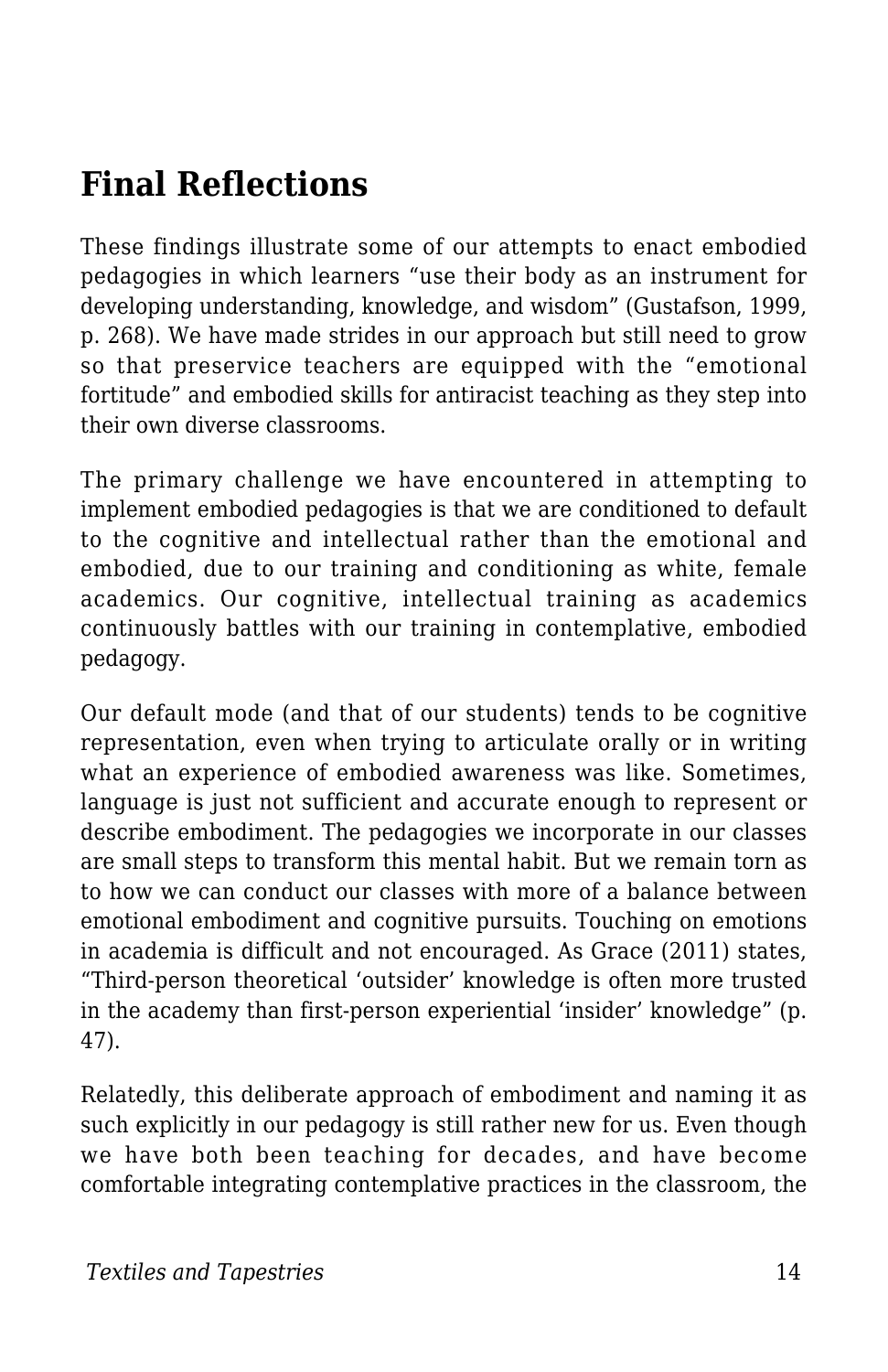embodied approach is newer for us both and involves experimentation and exploration in our pedagogy.

Responding to this challenge represents an ongoing exploration and inquiry for us. It will involve ongoing education for us as learners—but not just intellectual learning *about* embodiment. We need to continue to seek out direct, first-person experiences of embodied learning as active participants in the context of social justice education.

### **References**

Barbezat, D. P. & Bush, M. (2014). *Contemplative practices in higher education: Powerful methods to transform teaching and learning*. Jossey-Bass.

Berila, B. (2016). *Integrating mindfulness into anti-oppression pedagogy: Social justice in higher education.* Routledge.

Boler, M. (1999). *Feeling power: Emotions and education.* Routledge.

Blackwell, K. (2019). Race and the body: Why somatic practices are essential for racial justice. The Arrow Journal, 6(1), 10-24. https://arrow-journal.org/the-necessity-of-including- [e](https://arrow-journal.org/the-necessity-of-including-embodiment-and-lineage-in-racial-justice-work/)mbodiment-andlineage-in-racial-justice-work/

Dalton, J. E. (2018). Embracing a contemplative life: Art and teaching as a journey of transformation. In J. E. Dalton, E. H. Dorman, & K. Byrnes (Eds.), *The teaching self: Contemplative practices, pedagogy, and research in education* (pp. 13-25). Rowman & Littlefield.

Estola, E. & Elbaz-Luwisch, F. (2003). Teaching bodies at work. *Journal of Curriculum Studies, 35*, 697–719.

Forgasz, R., Berry, A., & McDonough, S. (2014). Embodied approaches to S-STEP research into teacher educator emotion. In D.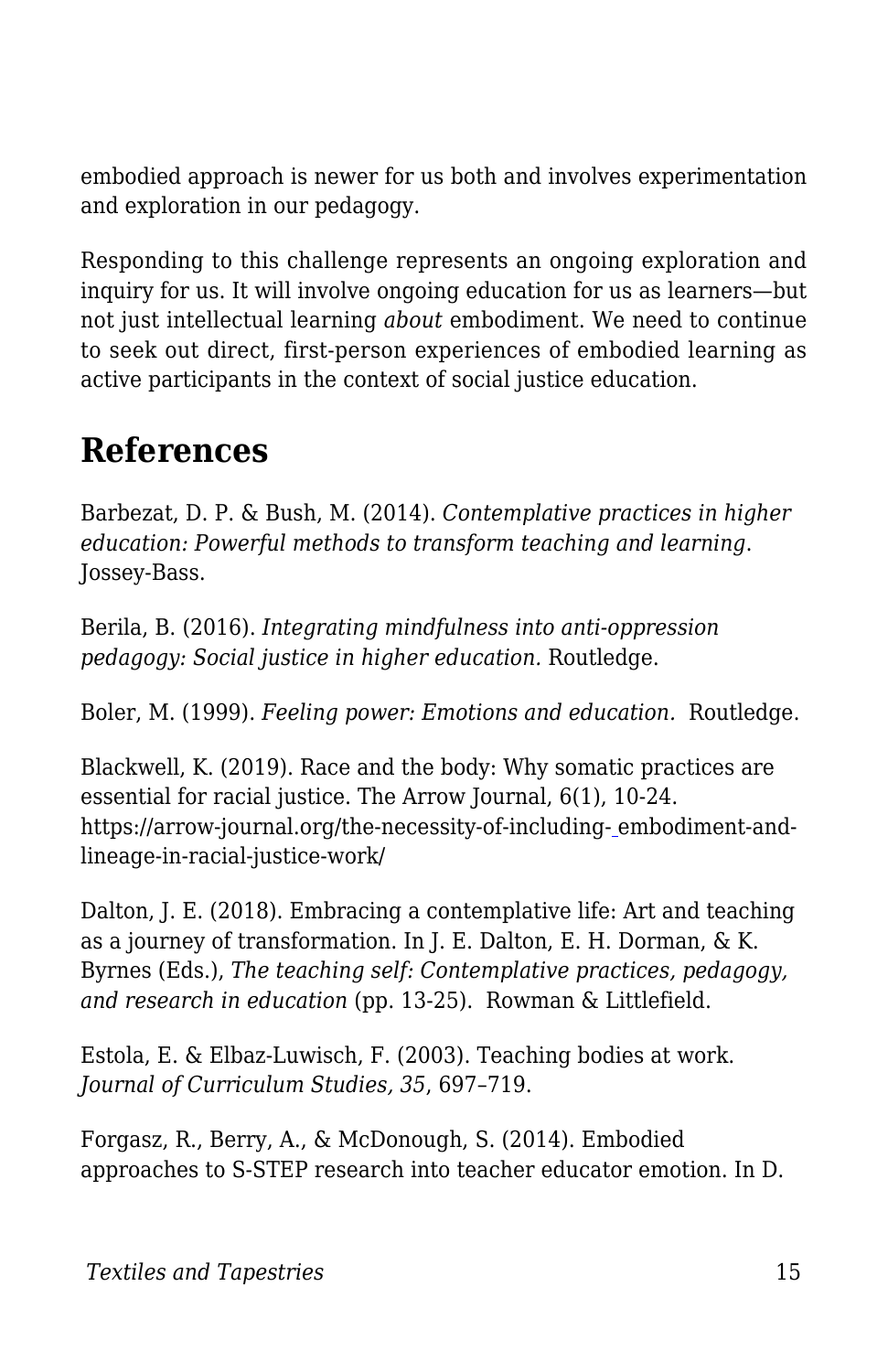Garbett & A. Ovens (Eds.), *Changing practices for changing times: Past, present and future possibilities for self-study research (Proceedings of the Tenth International Conference on Self-Study of Teacher Education Practices* (pp. 82–84). University of Auckland Press.

Forgasz, R. & McDonough, S. (2017). "Struck by the way our bodies conveyed so much:" A collaborative self-study of our developing understanding of embodied pedagogies. Studying Teacher Education, 1[3\(1\), 52-67. https://edtechbooks.org/-qnB](http://dx.doi.org/10.1080/17425964.2017.1286576)

Grace, F. (2011). From content to context to contemplation: One professor's journey. In J. Simmer-Brown & F. Grace (Eds.), *Meditation and the classroom: Contemplative pedagogy for religious studies* (pp. 47-64). SUNY Press.

Grassi, E. & Castro, O. (2011). Learning from our neighbors: Teachers studying "abroad" with local immigrant families. *Accelerate Quarterly Review of the National Clearinghouse for English Language Acquisition, 4*(1), 10–12.

Grassi, E. & Armon, J. (2015). Re-envisioning TESOL teacher education: The transformative power of teachers studying "abroad" in the neighborhood. In J. M. Wurr & A. J. Perrin (Eds.), *Learning the language of global citizenship, strengthening service-learning in TESOL* (pp. 420-459). Common Ground Publishers.

Grassi, E. & Bair, H. (2018). Community, compassion and embodying presence in contemplative teacher education. In K. Byrnes, J. Dalton, & E. H. Dorman (Eds.), The teaching self: Contemplative practices, pedagogy, and research in education (pp. 83-92). Rowman & Littlefield.

Gustafson, D. L. (1999). Embodied learning: The body as an epistemological site. In M. Mayberry & E. C. Rose (Eds.), *Meeting the challenge: Innovative feminist pedagogies in action* (pp. 249-273).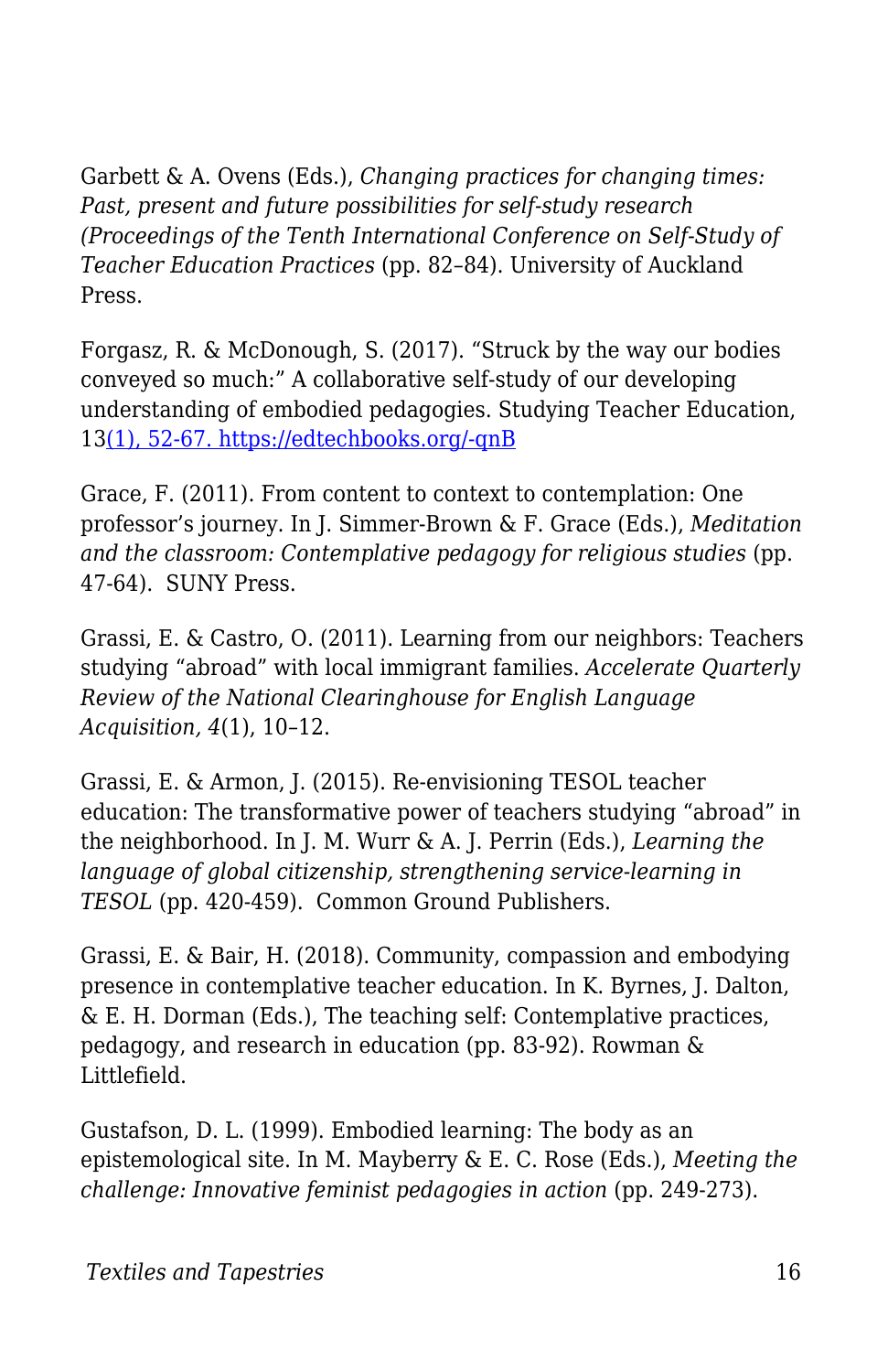Routledge.

LaBoskey, V. K. (2004). The methodology of self-study and its theoretical underpinnings. In J. J.Loughran, M. Hamilton, V. K. LaBoskey, & T. Russell (Eds.), *International handbook of self-study of teaching and teacher education practices* (Vol. 1, pp. 817-869). Kluwer.

Lawrence, R. L. (2012, Summer). Coming full circle: Reclaiming the body. *New Directions for Adult and Continuing Education, 134*, 71–78.

Levine, P. (2010). *In an unspoken voice: How the body releases trauma and restores goodness*. North Atlantic Books.

Mills, C. & Ballantyne, J. (2016). Social justice and teacher education: A systematic review of empirical work in the field. *Journal of Teacher Education, 67*(4), 263–276.

Macintyre Latta, M. & Buck, G. (2008). Enfleshing embodiment: "Falling into trust" with the body's role in teaching and learning. *Educational Philosophy and Theory, 40*(2), 315-329.

Matias, C. & Mackey, J. (2016). Breakin' down whiteness in antiracist teaching: Introducing critical whiteness pedagogy. *Urban Review, 48*, 32-50.

Nias, J. (1996). Thinking about feeling: The emotions in teaching. *Cambridge Journal of Education, 26*, 293–306.

Oliver, K., Dalton, J., Hall, M., & Hoyser, C. (2018, October). *Reimagining community & scholarship: Lectio divina as a tool for transformative education.* Presentation at the 10th Annual Conference of the Association for Contemplative Mind in Higher Education, Amherst, MA.

Samaras, A. (2011). *Self-study teacher research: Improving your*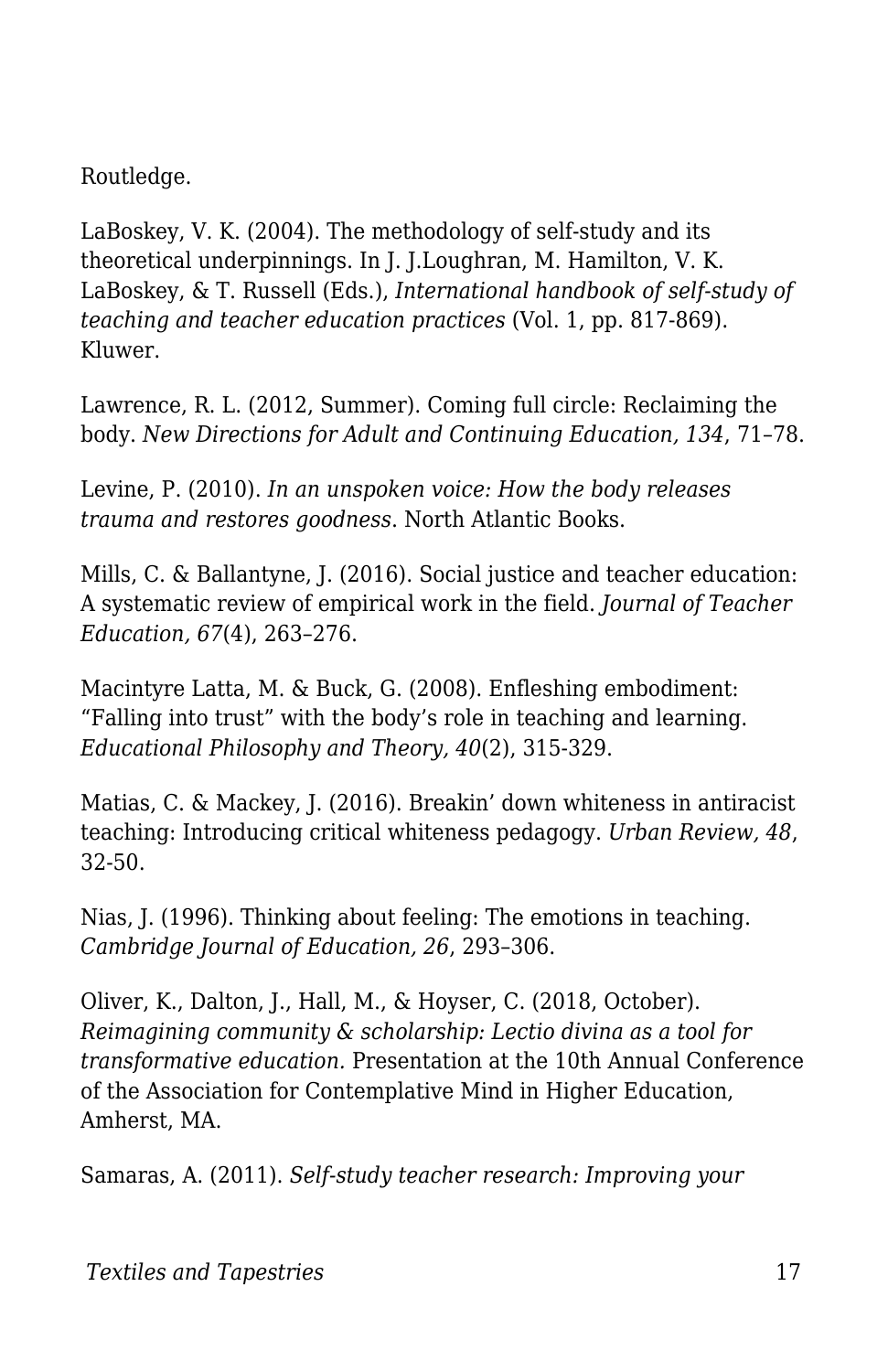*practice through collaborative inquiry.* Sage.

Spindler, G., & Spindler, L. (1997). Cultural process and ethnography: An anthropological perspective. In G. Spindler (Ed.), *Education and cultural process: Anthropological approaches* (pp. 56-76). Waveland Press.

Spradley, J. (1980). *Participant observation*. Orlando, FL: Harcourt Brace College Publishers. Stevenson, B. (2015). *Confronting injustice*. SXSW video talk. [https://edtechbooks.org/-fjq](https://www.youtube.com/watch?v=C-XIXkESlio&feature=youtu.be)

Stevenson, H. & Markowitz, N. (2019). (Eds.) Social emotional learning and culturally responsive and sustaining teaching practices. *Teacher Education Quarterly, 46*(4).

Weaver, L. & Wilding, M. (2013). *The five dimensions of engaged teaching:* A practical guide for educators. Solution Tree Press.

Wheatley, M. J. (2002). *Turning to one another.* Group West.